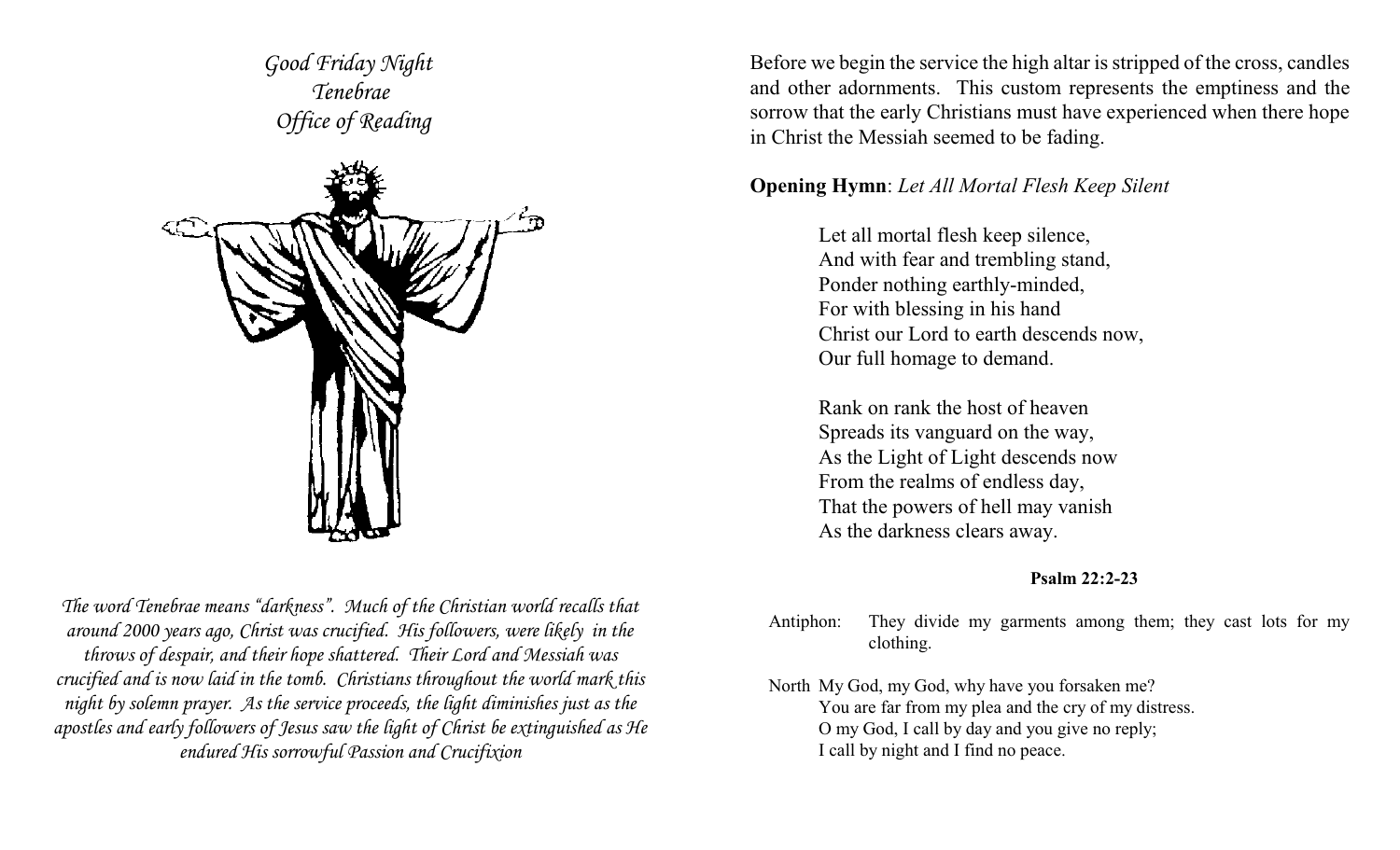South Yet you, O God, are holy, enthroned on the praises of Israel. In you our fathers put their trust; they trusted and you set them free.

- North When they cried to you, they escaped. In you they trusted and never in vain. But I am a worm and no man, scorned by men, despised by the people.
- South All who see me deride me. They curl their lips, they toss their heads. "He trusted in the Lord, let him save him; let him release him if this is his friend."
- North Yes, it was you who took me from the womb, entrusted me to my mother's breast. To you I was committed from my birth, from my mother's womb you have been my God.
- South Do not leave me alone in my distress; come close, there is none else to help. Many bulls have surrounded me, fierce bulls of Bashan close me in.
- North Against me they open wide their jaws, like lions, rending and roaring. Like water I am poured out, disjointed are all my bones.

South My heart has become like wax, it is melted within my breast. Parched as burnt clay is my throat, my tongue cleaves to my jaws.

North Many dogs have surrounded me, a band of the wicked beset me. They tear holes in my hands and my feet and lay me in the dust of death.

- South I can count every one of my bones. These people stare at me and gloat; they divide my clothing among them. They cast lots for my robe.
- North O Lord, do not leave me alone, my strength, make haste to help me! Rescue my soul from the sword, my life from the grip of these dogs.
- South Save my life from the jaws of these lions, my poor soul from the horns of these oxen. I will tell of your name to my brethren and praise you where they are assembled.
- All Glory to the Father and to the Son and to the Holy Spirit, as it was in the beginning, is now and will be forever. Amen
- Antiphon: They divided my garments among them; they cast lots for my clothing.

## *Silence*

## *The first candle is extinguished at this time*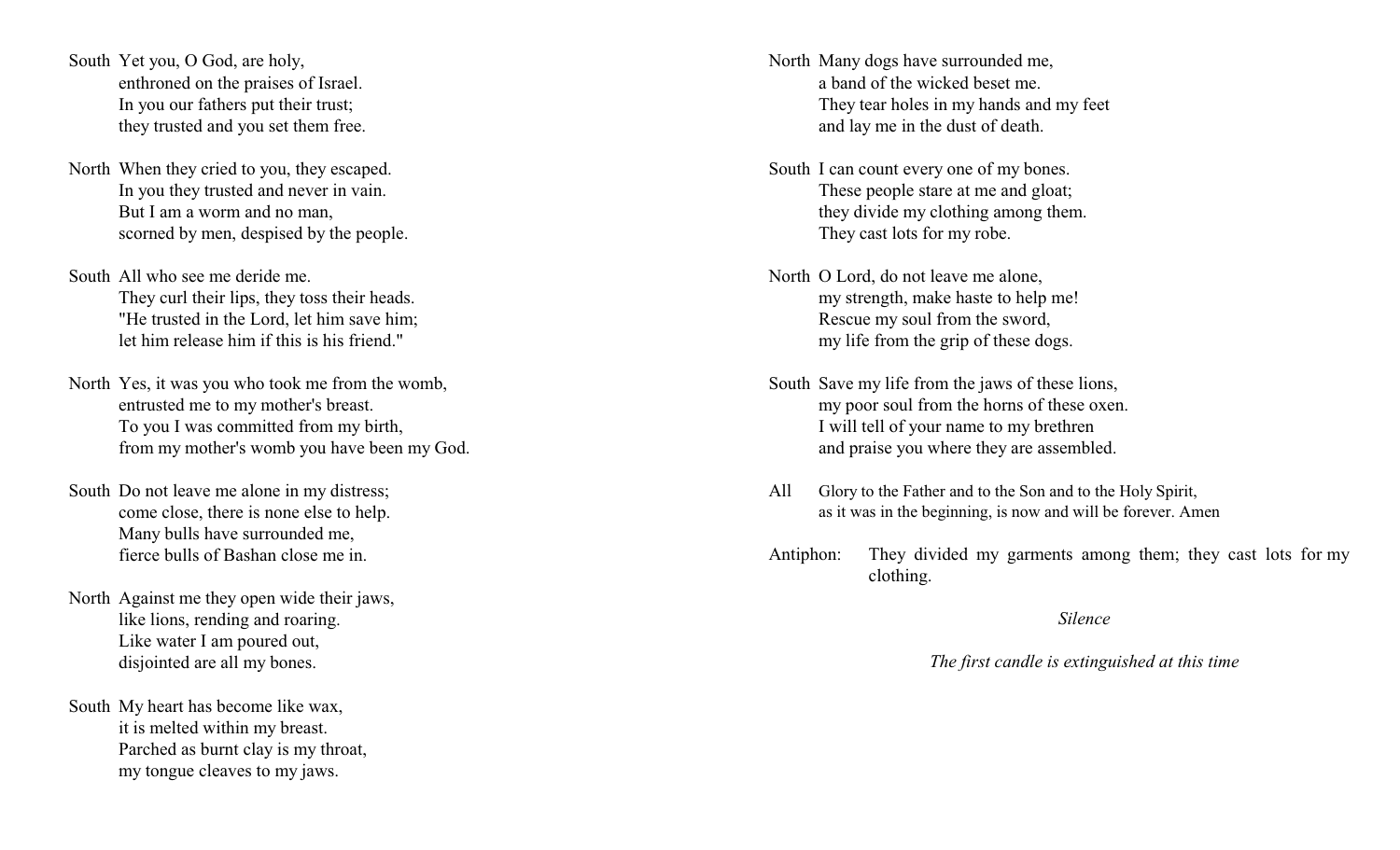# **Reading: From the Old Testament Prophet Isaiah (53:1-5, 10-11)**

*Who would believe what we have heard? To whom has the arm of the LORD been revealed? He grew up like a sapling before him, like a shoot from the parched earth; There was in him no stately bearing to make us look at him, nor appearance that would attract us to him. He was spurned and avoided by men, a man of suffering, accustomed to infirmity, One of those from whom men hide their faces, spurned, and we held him in no esteem.* 

*Yet it was our infirmities that he bore, our sufferings that he endured, While we thought of him as stricken, as one smitten by God and afflicted. But he was pierced for our offenses, crushed for our sins, Upon him was the chastisement that makes us whole, by his stripes we were healed.* 

*We had all gone astray like sheep, each following his own way; But the LORD laid upon him the guilt of us all.* 

*Though he was harshly treated, he submitted and opened not his mouth; Like a lamb led to the slaughter or a sheep before the shearers, he was silent and opened not his mouth. Oppressed and condemned, he was taken away, and who would have thought any more of his destiny? When he was cut off from the land of the living, and smitten for the sin of his people, A grave was assigned him among the wicked and a burial place with evildoers, Though he had done no wrong nor spoken any falsehood.* 

*(But the LORD was pleased to crush him in infirmity.) If he gives his life as an offering for sin, he shall see his descendants in a long life, and the will of the LORD shall be accomplished through him.* 

*Because of his affliction he shall see the light in fullness of days; Through his suffering, my servant shall justify many, and their guilt he shall bear.* 

*Lector: The Word of the Lord People: Thanks be to God*

*Silence*

*The second candle is extinguished at this time*

**Antiphon:** In Peace I will lie down and sleep.

- North Answer when I call, my saving God. In my troubles, you cleared a way; show me favor; hear my prayer.
- South How long will you people mock my honor, love what is worthless, chase after lies? Know that the LORD works wonders for the faithful; the LORD hears when I call out.
- North Tremble and do not sin; upon your beds ponder in silence. Offer fitting sacrifice and trust in the LORD.
- South Many say, "May we see better times! LORD, show us the light of your face!" But you have given my heart more joy than they have when grain and wine abound.
- North In peace I shall both lie down and sleep, for you alone, LORD, make me secure.
- All Glory to the Father and to the Son and to the Holy Spirit, as it was in the beginning, is now and will be forever. Amen

Antiphon: In Peace I will lie down and sleep.

*The third candle is extinguished*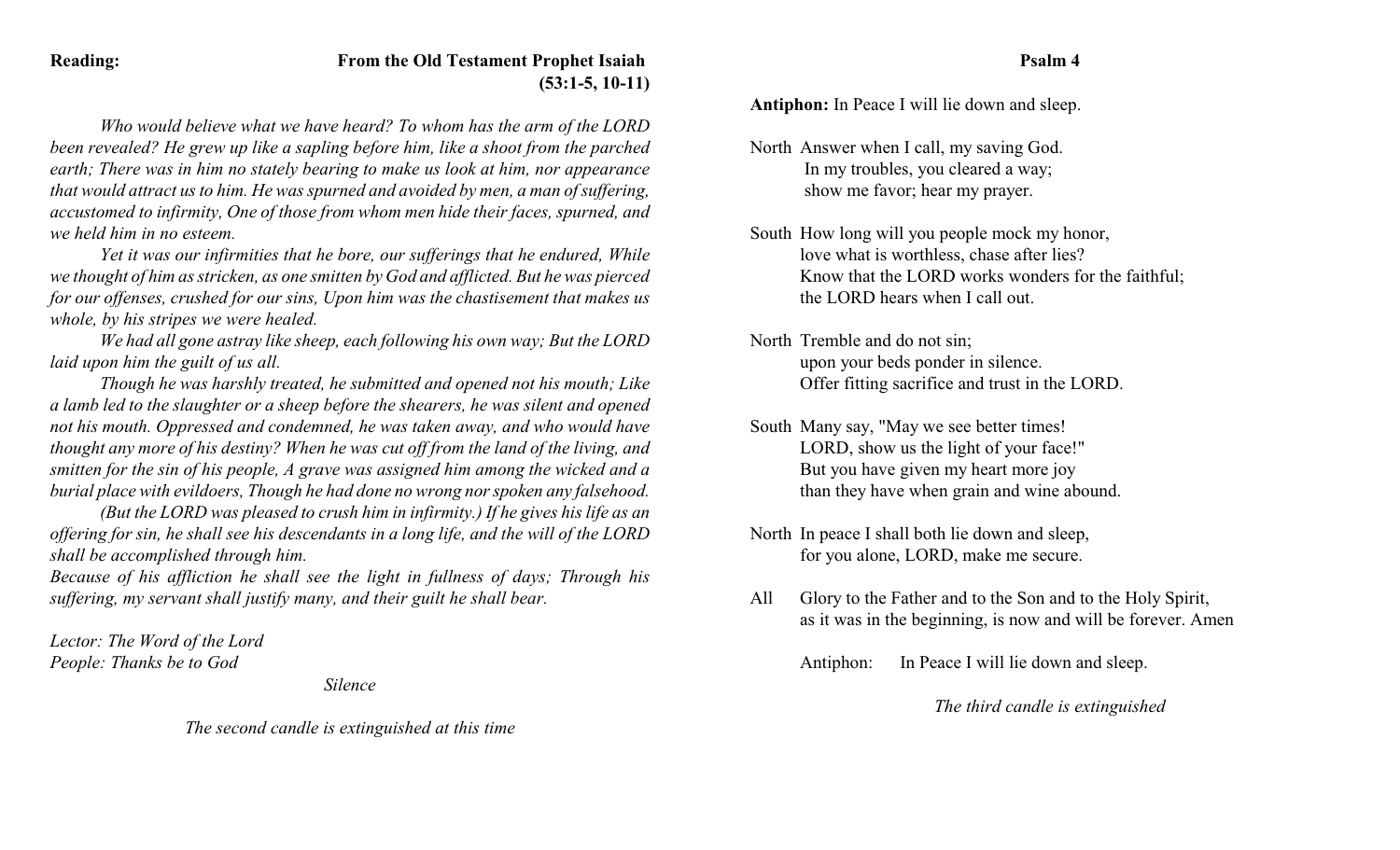### **Reading:** From the Old Testament Book of Wisdom (2:1, 12-22)

They who said among themselves, thinking not aright: Let us beset the just one, because he is obnoxious to us; he sets himself against our doings, Reproaches us for transgressions of the law and charges us with violations of our training. He professes to have knowledge of God and styles himself a child of the LORD. To us he is the censure of our thoughts; merely to see him is a hardship for us, Because his life is not like other men's, and different are his ways.

He judges us debased; he holds aloof from our paths as from things impure. He calls blest the destiny of the just and boasts that God is his Father. Let us see whether his words be true; let us find out what will happen to him. For if the just one be the son of God, he will defend him and deliver him from the hand of his foes. With revilement and torture let us put him to the test that we may have proof of his

gentleness and try his patience.

Let us condemn him to a shameful death; for according to his own words, God will take care of him." These were their thoughts, but they erred; for their wickedness blinded them, And they knew not the hidden counsels of God; neither did they count on a recompense of holiness nor discern the innocent souls' reward. Lector: The Word of the Lord People: Thanks be to God

> *Silence A fourth candle is extinguished at this time*

### **Psalm 38**

Antiphon: They sought to take my life by violence.

North O Lord, do not rebuke me in your anger; do not punish me, Lord, in you rage. Your arrows have sunk deep in me; your hand has come down upon me.

South Through your anger all my body is sick: through my sin, there is no health in my limbs. My guilt towers higher than my head; it is a weight too heavy to bear.

- North My wounds are foul and festering, the result of my own folly. I am bowed and brought to my knees. I go mourning all the day long.
- South All my frame burns with fever; all my body is sick. Spent and utterly crushed, I cry aloud in anguish of heart.
- North O Lord, you know all my longing; my groans are not hidden from you My heart throbs, my strength is spent; the very light has gone from my eyes.
- South My friends avoid me like a leper; those close to me stand far off. Those who plot against my life lay snares; those who seek my ruin speak of harm, planning treachery all the day long.
- North But I am like the deaf who cannot hear, like the dumb unable to speak I am like a man who hears nothing, in whose mouth is no defense.
- South I count on you, O Lord: it is you, Lord God, who will answer. I pray:"Do not let them mock me, those who triumph if my foot should slip."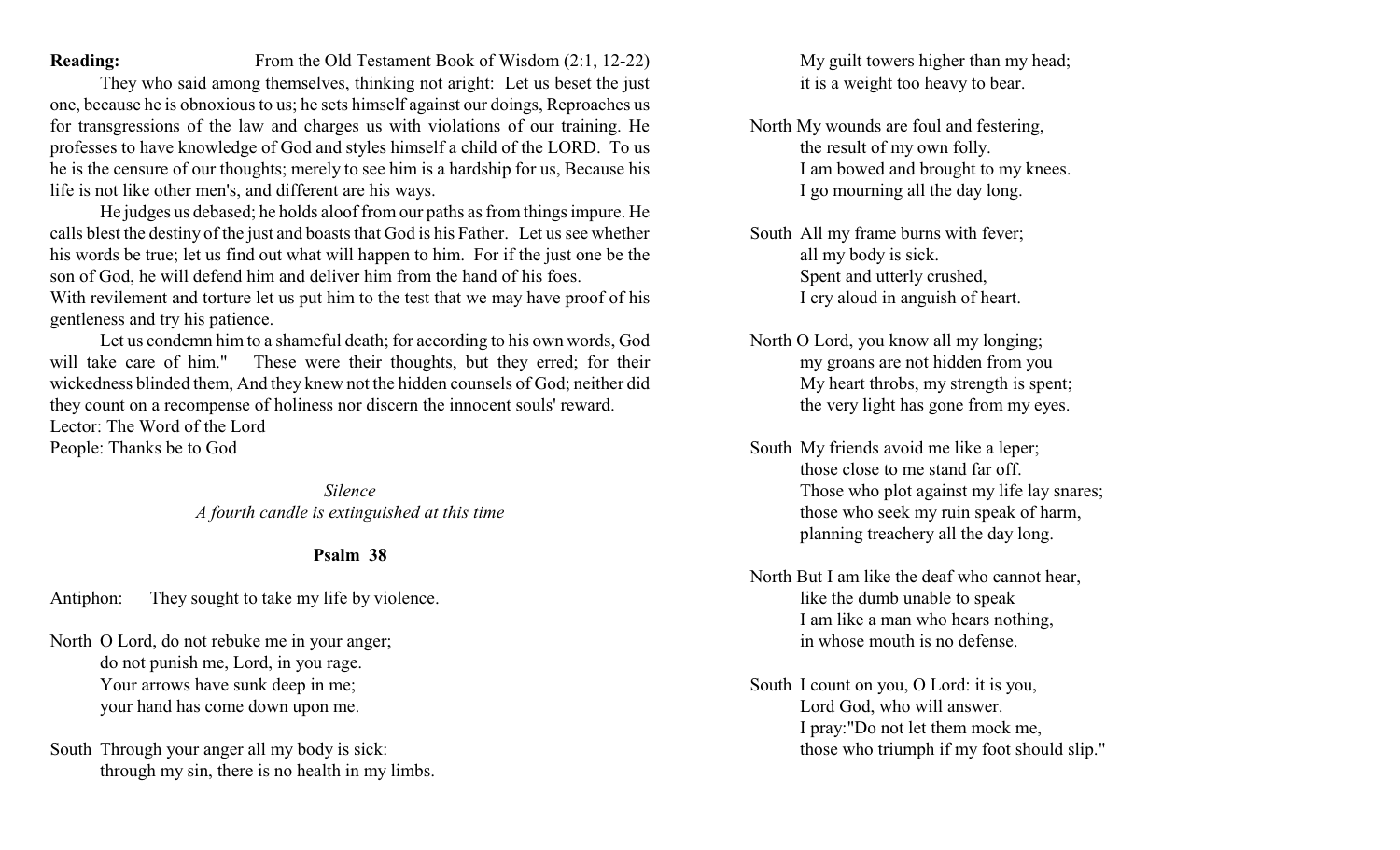North For I am on the point of falling and my pain is always before me. I confess that I am guilty and my sin fills me with dismay.

South My wanton enemies are numberless and my lying foes are many. They repay me evil for good and attack me for seeking what is right.

North O Lord, do not forsake me! My God, do not stay afar off! Make haste and come to my help, O Lord, my God, my savior!

> All Glory to the Father and to the Son and to the Holy Spirit, as it was in the beginning, is now and will be forever. Amen

Antiphon: They sought to take my life by violence.

Silence

### A fifth candle is extinguished at this time

**Reading:** From the Catecheses by Saint John Chrysostom, bishop (Cat. 3, 13-19: SC 50, 174-177) - *The power of Christ's blood*

If we wish to understand the power of Christ's blood, we should go back to the ancient account of its prefiguration in Egypt. Sacrifice a lamb without blemish, commanded Moses, and sprinkle its blood on your doors. If we were to ask him what he meant, and how the blood of an irrational beast could possibly save men endowed with reason, his answer would be that the saving power lies not in the blood itself, but in the fact that it is a sign of the Lord's blood. In those days, when the destroying angel saw the blood on the

doors he did not dare to enter, so how much less will the devil approach now when he sees, not that figurative blood on the doors, but the true blood on the lips of believers, the doors of the temple of Christ.

If you desire further proof of the power of this blood, remember where it came from, how it ran down from the cross, flowing from the Master's side. The gospel records that when Christ was dead, but still hung on the cross, a soldier came and pierced his side with a lance and immediately there poured out water and blood. Now the water was a symbol of baptism and the blood, of the holy eucharist. The soldier pierced the Lord's side, he breached the wall of the sacred temple, and I have found the treasure and made it my own. So also with the lamb: the Jews sacrificed the victim and I have been saved by it.

There flowed from his side water and blood. Beloved, do not pass over this mystery without thought; it has yet another hidden meaning, which I will explain to you. I said that water and blood symbolized baptism and the holy eucharist. From these two sacraments the Church is born: from baptism, the cleansing water that gives rebirth and renewal through the Holy Spirit, and fromthe holy eucharist. Since the symbols of baptismand the eucharist flowed from his side, it was from his side that Christ fashioned the Church, as he had fashioned Eve from the side of Adam. Moses gives a hint of this when he tells the story of the first man and makes him exclaim: Bone from my bones and flesh from my flesh! As God then took a rib from Adam's side to fashion a woman, so Christ has given us blood and water from his side to fashion the Church. God took the rib when Adam was in a deep sleep, and in the same way Christ gave us the blood and the water after his own death.

Do you understand, then, how Christ has united his bride to himself and what food he gives us all to eat? By one and the same food we are both brought into being and nourished. As a woman nourishes her child with her own blood and milk, so does Christ unceasingly nourish with his own blood those to whom he himself has gives *sileities* 

The sixth candle is extinguished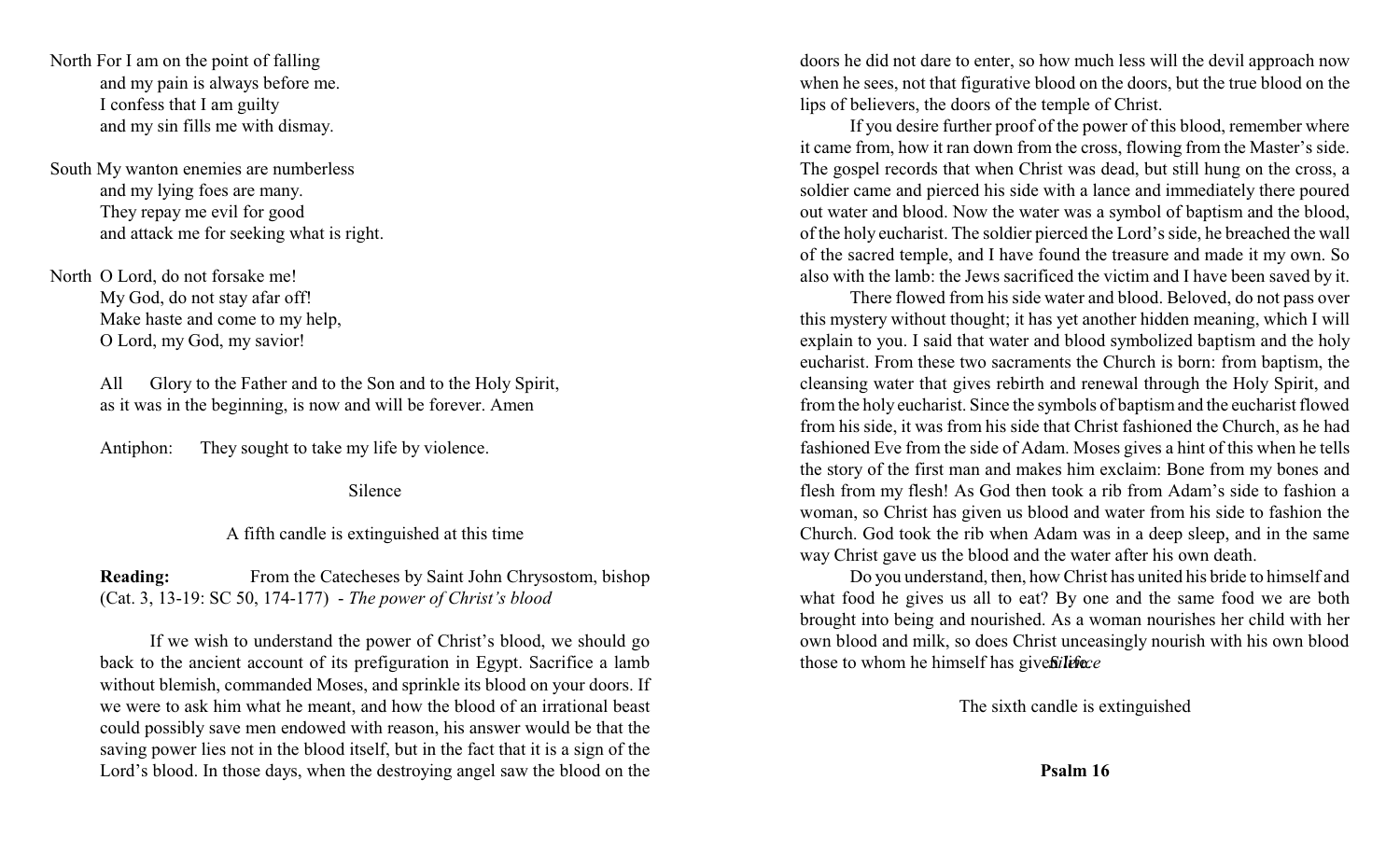Antiphon: My body shall rest in hope. North Keep me safe, O God; in you I take refuge I say to the Lord, you are my Lord, you are my only good. Worthless are all the false gods of the land.

- South Accursed are all who delight in them. They multiply their sorrows who court other gods. Blood libations to them I will not pour out, nor will I take their names upon my lips.
- North LORD, my allotted portion and my cup, you have made my destiny secure. Pleasant places were measured out for me; fair to me indeed is my inheritance.
- South I bless the LORD who counsels me; even at night my heart exhorts me. I keep the LORD always before me; with the Lord at my right, I shall never be shaken.
- North Therefore my heart is glad, my soul rejoices; my body also dwells secure, For you will not abandon me to Sheol, nor let your faithful servant see the pit.
- South You will show me the path to life, abounding joy in your presence, the delights at your right hand forever.
- All Glory to the Father and to the Son and to the Holy Spirit, as it was in the beginning, is now and will be forever. Amen

Antiphon: My body shall rest in hope.

**Reading:** From the Letter to the Hebrews

Therefore, let us be on our guard while the promise of entering into his rest remains, that none of you seem to have failed. For in fact we have received the good news just as they did. But the word that they heard did not profit them, for they were not united in faith with those who listened.

For we who believed enter into (that) rest, just as he has said: "As I swore in my wrath, 'They shall not enter into my rest,'"

and yet his works were accomplished at the foundation of the world. For he has spoken somewhere about the seventh day in this manner, "And God rested on the seventh day from all his works"; and again, in the previously mentioned place, "They shall not enter into my rest."

Therefore, since it remains that some will enter into it, and those who formerly received the good news did not enter because of disobedience, he once more set a day, "today," when long afterwards he spoke through David, as already quoted: "Oh, that today you would hear his voice: 'Harden not your hearts.'"

Now if Joshua had given them rest, he would not have spoken afterwards of another day. Therefore, a Sabbath rest still remains for the people of God. And whoever enters into God's rest, rests from his own works as God did from his. Therefore, let us strive to enter into that rest, so that no one may fall after the same example of disobedience.

Indeed, the word of God is living and effective, sharper than any two-edged sword, penetrating even between soul and spirit, joints and marrow, and able to discern reflections and thoughts of the heart. No creature is concealed from him, but everything is naked and exposed to the eyes of him to whom we must render an account. The Word of the Lord Thanks be to God

*Silence The eighth candle is extinguished* Antiphon: Lift high the ancient portals. The King of Glory enters.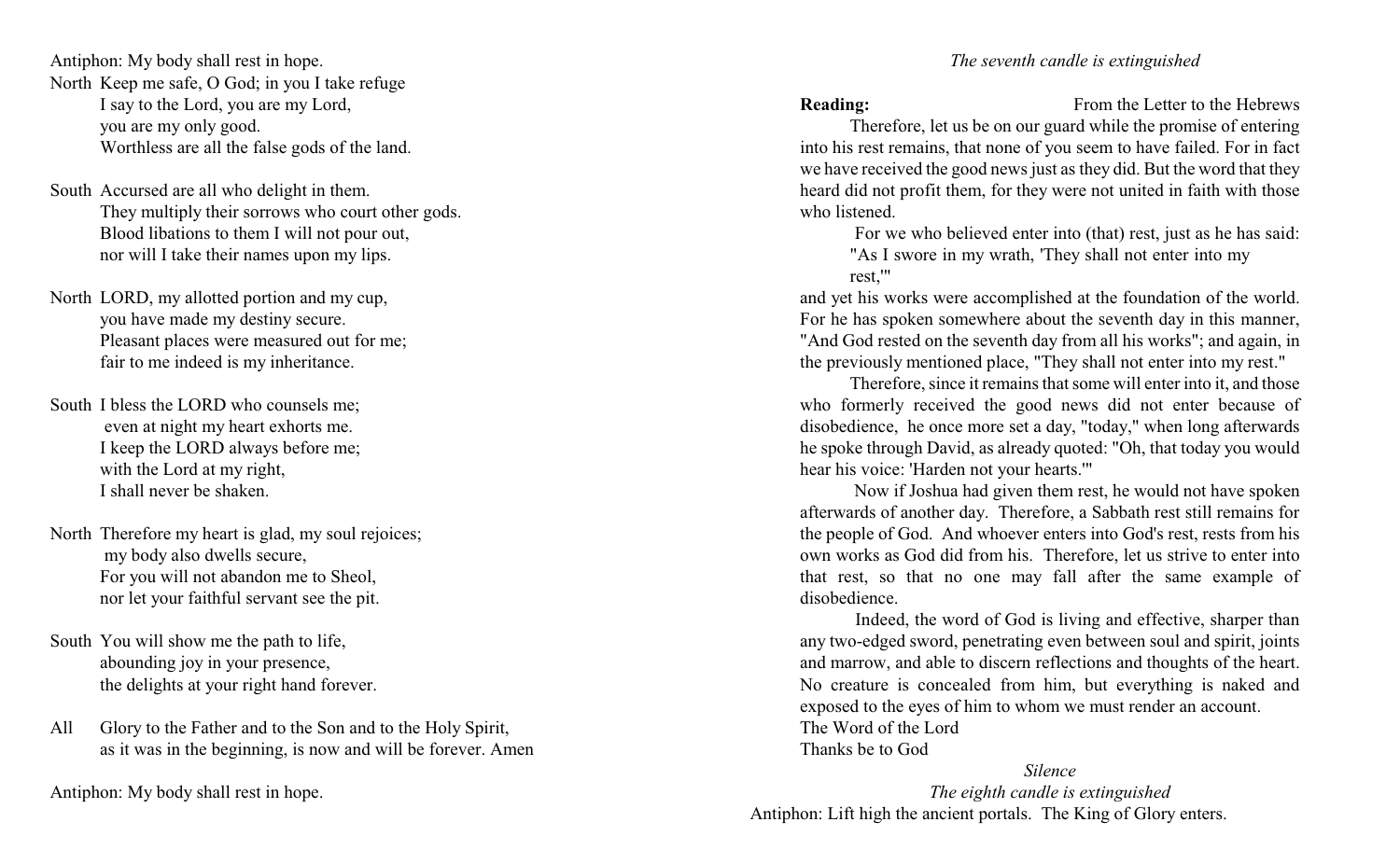#### **Psalm 24**

North West The earth is the LORD'S and all it holds, the world and those who live there. For God founded it on the seas, established it over the rivers.

South Who may go up the mountain of the LORD? Who can stand in his holy place? "The clean of hand and pure of heart, who are not devoted to idols, who have not sworn falsely.

North They will receive blessings from the LORD, and justice from their saving God. Such are the people that love the LORD, that seek the face of the God of Jacob."

South Lift up your heads, O gates; rise up, you ancient portals, that the king of glory may enter.

North Who is this king of glory? The LORD, a mighty warrior, the LORD, mighty in battle.

South Lift up your heads, O gates; rise up, you ancient portals, that the king of glory may enter.

North Who is this king of glory? The LORD of hosts is the king of glory.

All: Glory to the Father and to the Son and to the Holy Spirit, as it was in the beginning, is now and will be forever. Amen Antiphon: Lift high the ancient portals. The King of Glory enters.

*Silence*

*The ninth candle is extinguished*

# **From an Ancient Homily on Holy Saturday (from the Vatican Website www.vatican.va)**

# *The Lord's descent into hell*

"What is happening? Today there is a great silence over the earth, a great silence, and stillness, a great silence because the King sleeps; the earth was in terror and was still, because God slept in the flesh and raised up those who were sleeping from the ages. God has died in the flesh, and the underworld has trembled.

Truly he goes to seek out our first parent like a lost sheep; he wishes to visit those who sit in darkness and in the shadow of death. He goes to free the prisoner Adam and his fellow-prisoner Eve from their pains, he who is God, and Adam's son.

The Lord goes in to them holding his victorious weapon, his cross. When Adam, the first created man, sees him, he strikes his breast in terror and calls out to all: 'My Lord be with you all.' And Christ in reply says to Adam: 'And with your spirit.' And grasping his hand he raises him up, saying: 'Awake, O sleeper, and arise from the dead, and Christ shall give you light.

'I am your God, who for your sake became your son, who for you and your descendants now speak and command with authority those in prison: Come forth, and those in darkness: Have light, and those who sleep: Rise.

'I command you: Awake, sleeper, I have not made you to be held a prisoner in the underworld. Arise from the dead; I am the life of the dead. Arise, O man, work of my hands, arise, you who were fashioned in my image. Rise, let us go hence; for you in me and I in you, together we are one undivided person.

'For you, I your God became your son; for you, I the Master took on your form; that of slave; for you, I who am above the heavens came on earth and under the earth; for you, man, I became as a man